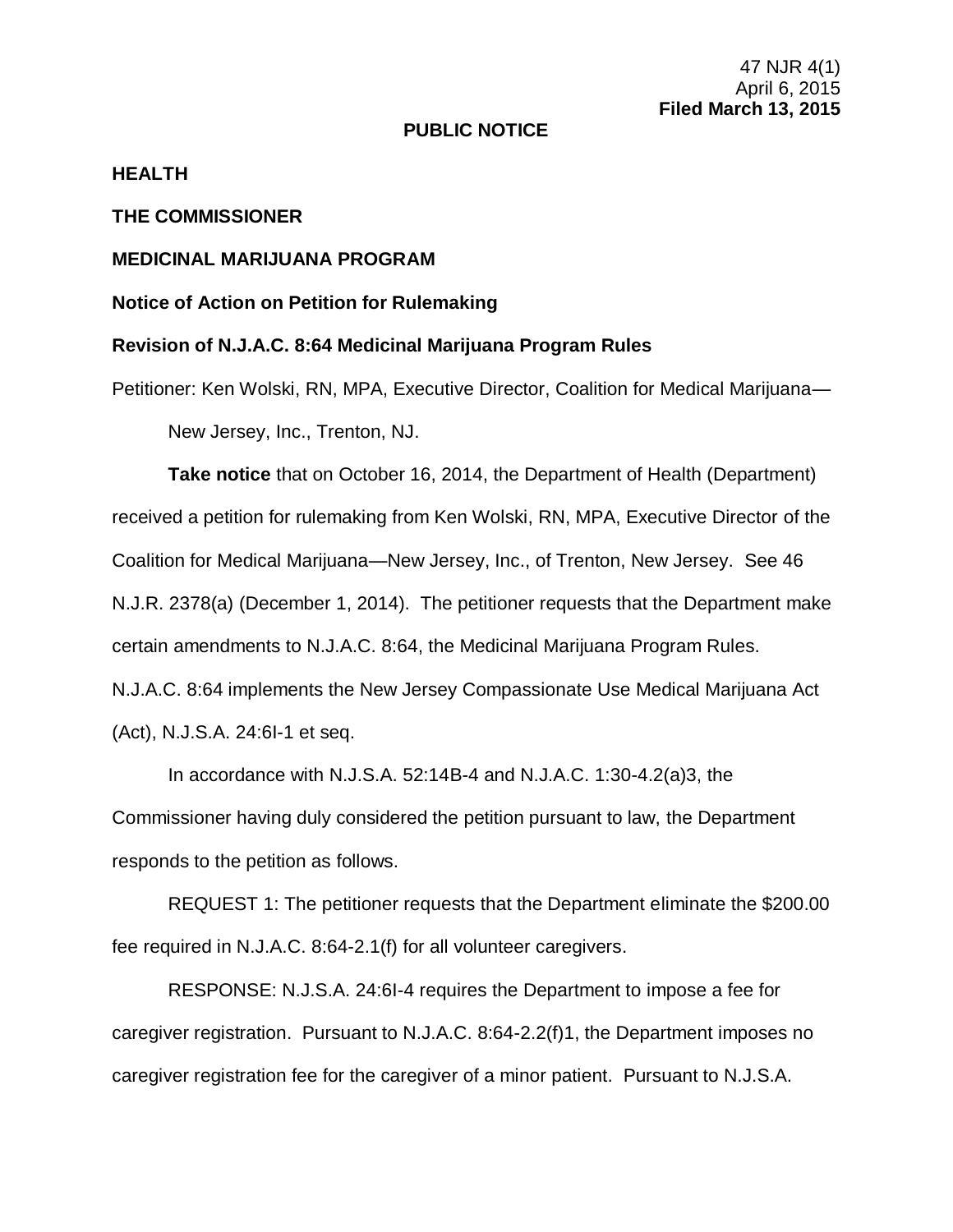24:6I-11, the Medicinal Marijuana Program applies all fees it collects toward offsetting program administrative costs.

Caregiver registration is valid for two years. Therefore, the \$200.00 biennial fee for caregiver registration at N.J.A.C. 8:64-2.1(f) totals \$100.00 per year.

N.J.A.C. 8:64-2.1(c)1 establishes a reduced biennial fee of \$20.00 for registration of patients and caregivers who are eligible to receive benefits under one of the following programs: Medicaid, the Supplemental Nutrition Assistance Program, New Jersey Temporary Disability Insurance, Supplemental Security Income, or Social Security Disability. As registration is valid for two years, this makes the reduced registration fee only \$10.00 annually. Approximately 47 percent, that is, nearly half, of all patients and caregivers that the Department registered in 2013 registered under the reduced fee. 2013 Annual Report of the Medicinal Marijuana Program, New Jersey Department of Health (February 2014) at 3, available at

#### [http://www.state.nj.us/health/medicalmarijuana/documents/annual\\_report.pdf.](http://www.state.nj.us/health/medicalmarijuana/documents/annual_report.pdf)

Among states and districts that authorize medicinal marijuana and impose caregiver registration fees (separate from qualifying patient registration fees), the fee the Department assesses is generally consistent with, and, in some cases, lower than, the fees that those states impose. See, for example, Arizona (\$200.00 annually; no income-based reduced fee available), A.A.A. R9-17-102; Delaware (\$125.00 annually; income-based reduced fee available), DEL. MEDICAL MARIJUANA CODE §7.5.2.1.7; District of Columbia (\$100.00 annually; \$25.00 income-based reduced fee available), D.C. MUN. REGS. TIT. 22-C §1300 (2014); Illinois (\$25.00 annually), 77 ILL. ADM. CODE §946.210; Maine (\$300.00 per qualifying patient served, up to five patients, for a total potential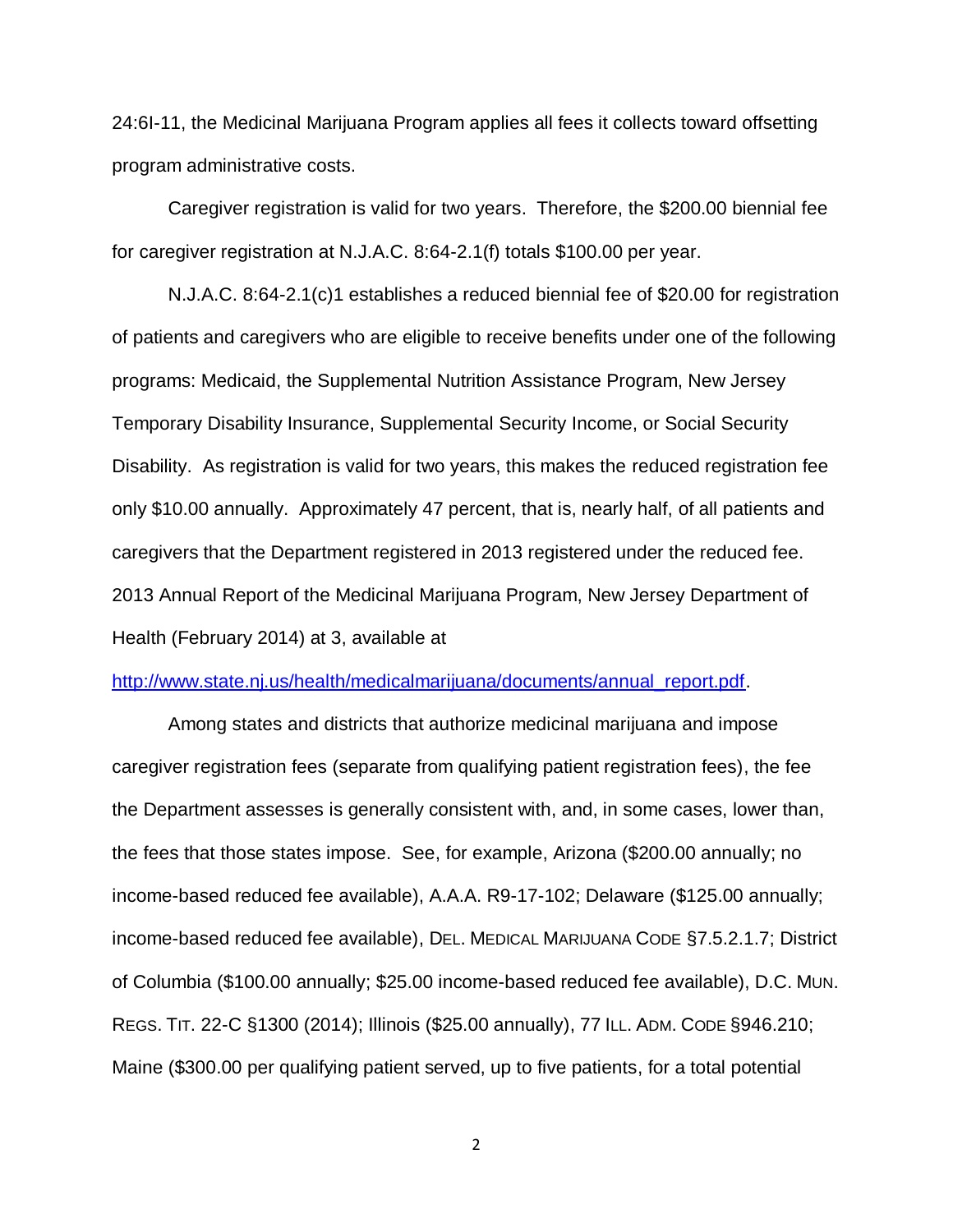annual fee of \$1,500), 10-144 CODE ME. R. CH. 122 §7.3; Montana (\$50.00 annually), MONT. ADMIN. REG. §37107.117; New Hampshire (\$50.00 annually), N.H. CODE ADMIN R. HE-C §401.14 (2014); Rhode Island (\$200.00 biennially or \$25.00 income-based reduced fee biennially), R23-1-17-FEE; and Vermont (\$50.00 annually), CVR 28-000- 003 §7.3.

Based on the foregoing, the Department will take no action in response to the petitioner's request that the Department eliminate the \$200.00 biennial fee for caregiver registration at N.J.A.C. 8:64-2.1(f).

REQUEST 2. The petitioner requests that the Department eliminate the sales tax on medical marijuana.

RESPONSE: The Department neither imposes nor collects a medicinal marijuana sales tax. The New Jersey Division of Taxation has jurisdiction to determine the taxability of any activity or substance. For additional information on this issue, see Technical Bulletin TB-68 (November 30, 2012), issued by the Regulatory Services Branch of the Division of Taxation, New Jersey Department of the Treasury, available at [http://www.state.nj.us/treasury/taxation/pdf/pubs/tb/tb68.pdf.](http://www.state.nj.us/treasury/taxation/pdf/pubs/tb/tb68.pdf)

Based on the foregoing, the Department will take no action on the petitioner's request that the Department eliminate the sales tax on medicinal marijuana.

REQUEST 3. The petitioner requests that the Department delete the requirement at N.J.A.C. 8:64-2.4 that physicians register with the Department to be eligible to submit a certification pursuant to N.J.A.C. 8:64-2.5.

RESPONSE: The Department based the Medicinal Marijuana Program (MMP) on a medical model. The Department requires physicians to register in order to account for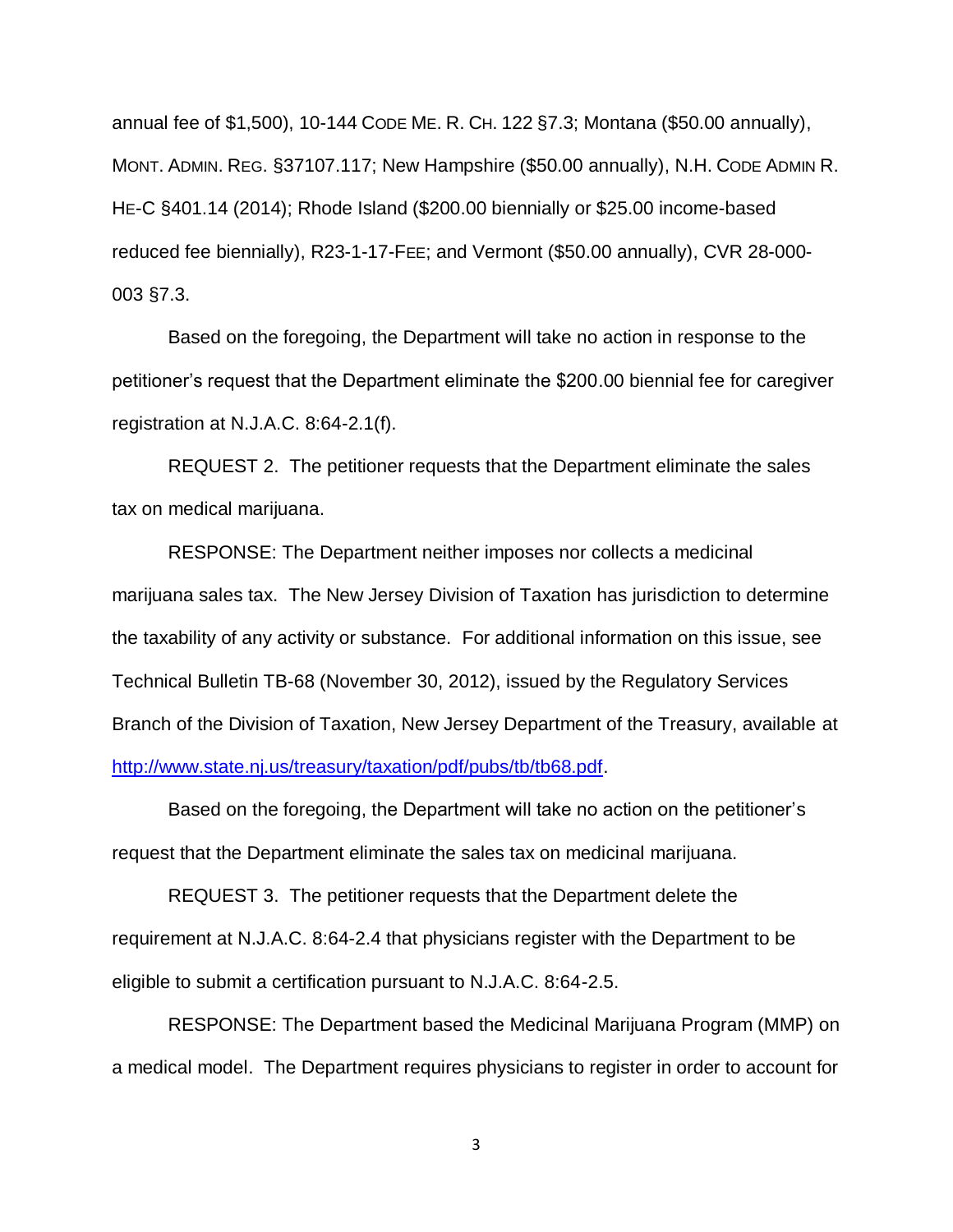and monitor the certifications issued to registered patients. Such monitoring is critical to DOH's role to implement the MMP and ensure the safety of public health. Further, the physician registration does not impose a fee nor does it require extensive information from the certifying physicians. The registration requirement places a minimal burden on physicians.

The MMP maintains an online search engine through which potential patients can identify physicians who are amenable and willing to consider recommending the use of medicinal marijuana as a therapeutic measure, by geographic location and specialty. This is comparable to the provider registries that health care insurance plans make available to their insureds to assist them in identifying physicians and other health care providers that accept the insureds' insurance plans.

As with the majority of professional decisions, a physician is free to choose whether to register with the MMP. To date, more than 360 physicians have chosen to register with the MMP, providing most registered qualifying patients a number of physicians whom they may consult concerning medicinal marijuana and who may be recommended by a treating physician within the ambit of a bona fide physician-patient relationship as defined at N.J.A.C. 8:64-1.2.

The Department is not persuaded by petitioner's suggestion that more physicians would recommend medicinal marijuana for their patients but for the requirement that they register with the MMP. Anecdotal evidence to the contrary exists. See, for example, the statement in a newspaper article of the Executive Director of the Medical Society of New Jersey, discounting the assertion that physicians are reluctant to enroll with the MMP: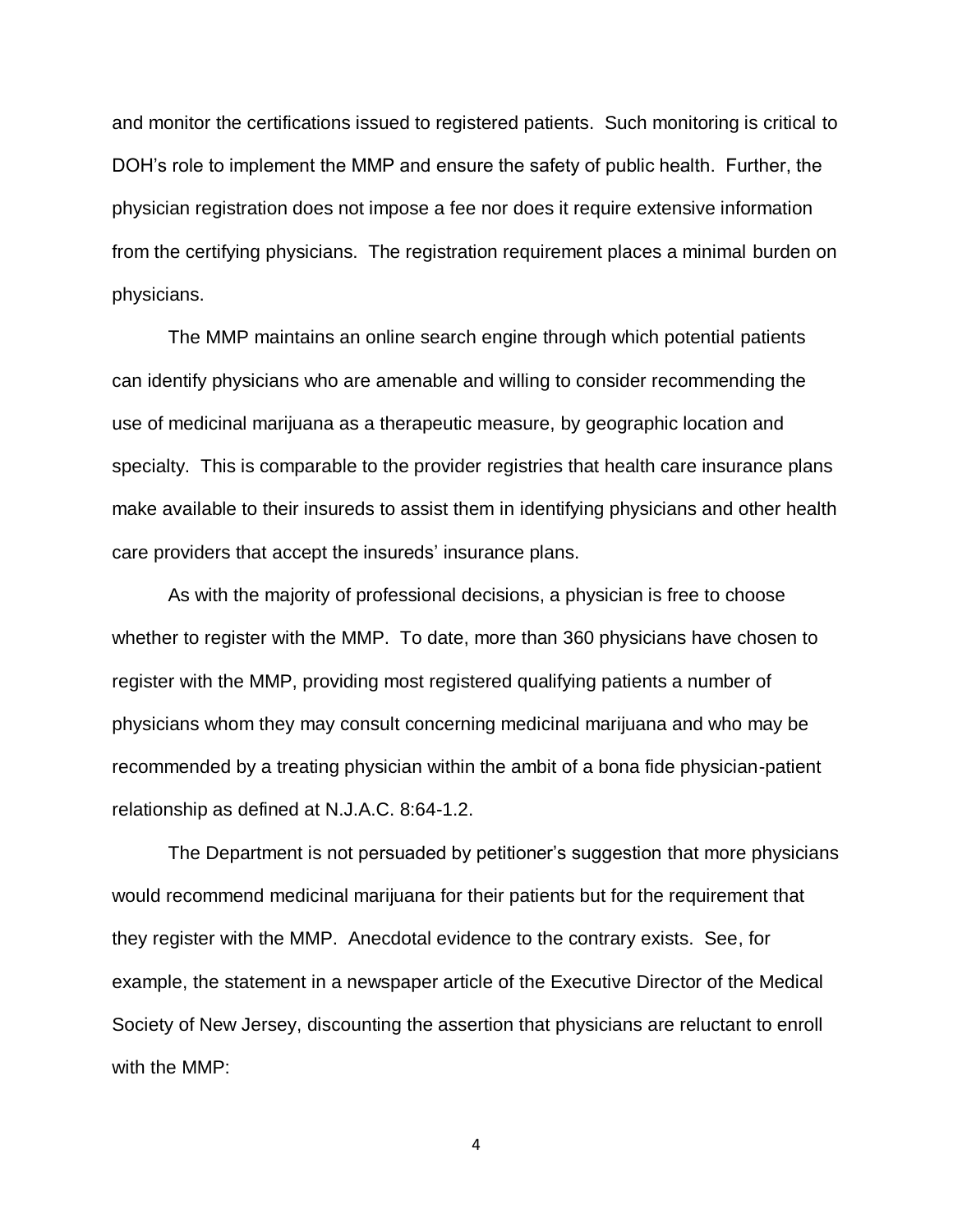"Larry Downs, executive director for the Medical Society of New Jersey, said he found the lack of doctor involvement a 'convenient excuse' for the program's struggles. 'If dispensary owners have overestimated the market, then that is not the concern of the medical field,' Downs said. 'If doctors believe it is a legitimate therapy, being published on a website is not going to stop them,' he added. 'A lot of doctors do not believe it is a good therapy and that it does not meet standards of efficacy and safety.'"

Livio, S., "NJ medical marijuana program struggling, with worries growing over few doctors, patients enrolled," The Star-Ledger (June 15, 2014) available at [http://www.nj.com/politics/index.ssf/2014/06/medical\\_marijuana\\_programs\\_slow\\_enroll](http://www.nj.com/politics/index.ssf/2014/06/medical_marijuana_programs_slow_enrollment_worries.html) [ment\\_worries.html.](http://www.nj.com/politics/index.ssf/2014/06/medical_marijuana_programs_slow_enrollment_worries.html)

Based on the foregoing, the Department will take no action on the petitioner's request that the Department eliminate the physician registration requirement at N.J.A.C. 8:64-2.4.

REQUEST 4. The petitioner requests that the Department delete the "course requirement in pain management in order for licensed physicians to recommend medical marijuana."

RESPONSE: As part of the process to register with the MMP, physicians complete a Physician Registry and Attending Physician Statement that asks them to indicate that they have taken a course in addiction medicine and pain management. Methodologies for prescribing otherwise illegal addictive substances (that is, substances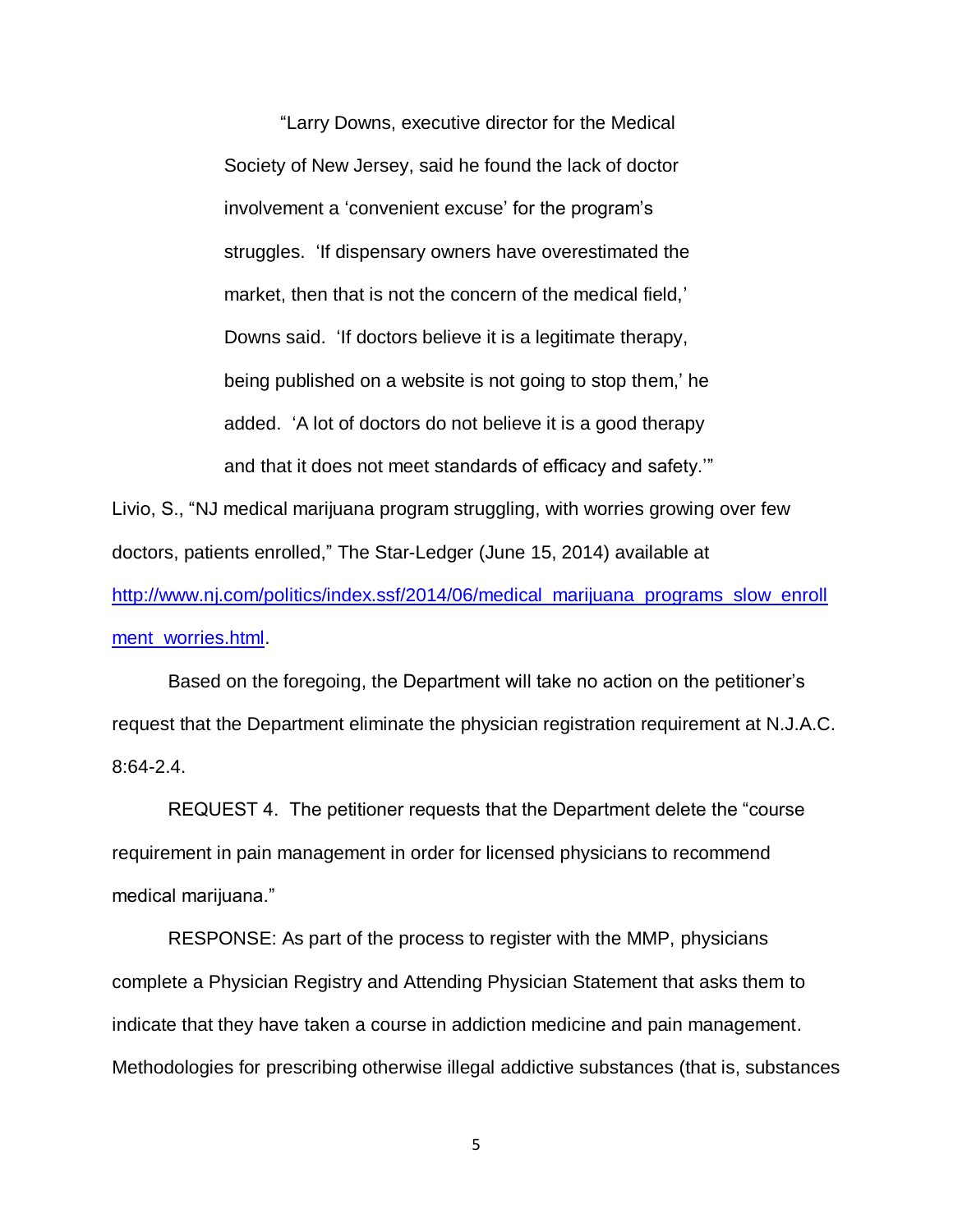on Schedule 1 of the Controlled Substances Act, 21 U.S.C. §§ 801 et seq.) as part of pain management are not generally part of a standard medical education. Moreover, unlike other drugs that physicians regularly prescribe, guidance from package inserts (also known as a prescription drug product inserts or professional labeling) approved by the Food and Drug Administration or from the Physicians' Desk Reference® is unavailable to inform physicians about the risks (such as addiction) and palliative benefits associated with marijuana use. Therefore, it is reasonable to require physicians who elect to recommend medicinal marijuana for their patients to have at minimum some knowledge in this topic as a condition of participation in the medicinal marijuana program.

Based on the foregoing, the Department will take no action on the petitioner's request that the Department eliminate the requirement that registering physicians indicate that they have taken a course in addiction medicine and pain management.

REQUEST 5. The petitioner requests that the Department delete N.J.A.C. 8:64- 2.5(a)6, which requires physicians to identify the diagnosis of persons applying to register with the MMP as qualifying patients.

RESPONSE: As a condition of the Department's registration of a person with the MMP registry and issuance to that person of a registry identification card, N.J.S.A. 24:6I-4 requires the Department to verify that the person is a qualifying patient, that is, a person in a bona fide physician-patient relationship. In turn, to verify the existence of a bona fide physician-patient relationship, the Department must verify, among other matters, that the person has a debilitating medical condition. To verify that the person has a debilitating medical condition, N.J.A.C. 8:64-2.5(a)6 and 7 require physicians to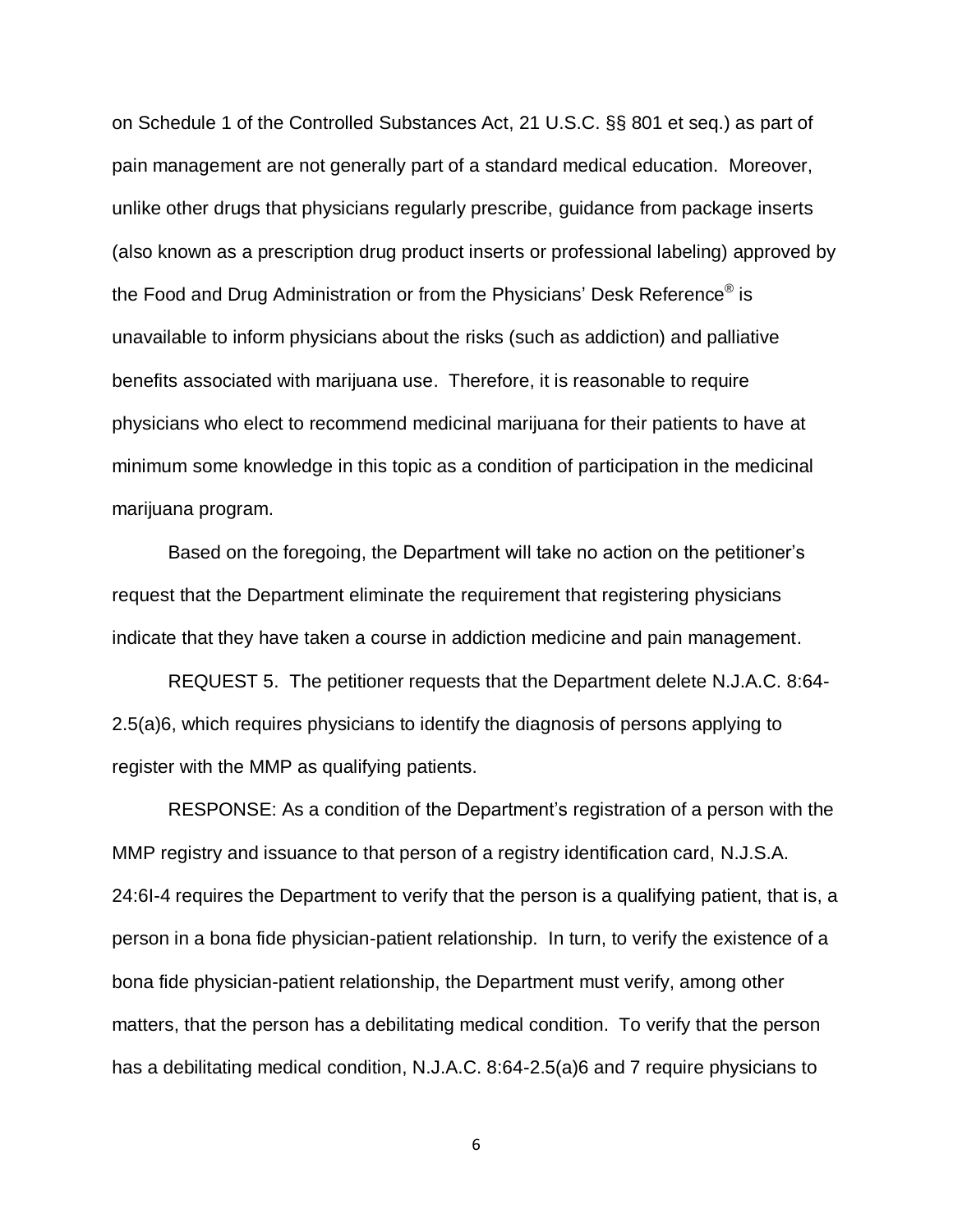identify the patient's diagnosis and to indicate that the diagnosed condition is a debilitating medical condition within the meaning of the Act.

Petitioner asserts that disclosure of patient's diagnosis to the Department requires physicians to violate "Federal law protecting [patients'] rights to privacy." The Department disagrees. The implementing regulations of the Health Insurance Portability and Accountability Act of 1996, Pub. L. No. 104-191 (Aug. 21, 1996) establish exemptions authorizing health care providers to make the disclosures N.J.A.C. 8:64-2.5 requires. See, for example, 45 CFR § 164.512(b) (authorizing disclosures of protected health information to public health authorities to carry out their public health functions) and 45 CFR § 164.512(f) (authorizing disclosures to law enforcement officials when required by law).

The Department notes that the rules of the State Board of Medical Examiners (Board) also require physicians, as a condition of their continued licensure in good standing and as part of the Board's physician oversight role, to disclose potentially individually identifiable health information of qualifying patients to that Board. See N.J.A.C. 13:35-7A.6, which requires physicians to "comply with all requests for information from the Division of Consumer Affairs concerning the issuance of certifications and written instructions for the medical use of marijuana."

Based on the foregoing, the Department will take no action on the petitioner's request that the Department eliminate N.J.A.C. 8:64-2.5(a)6.

REQUEST 6. The petitioner requests that the Department delete N.J.A.C. 8:64- 2.5(a)9.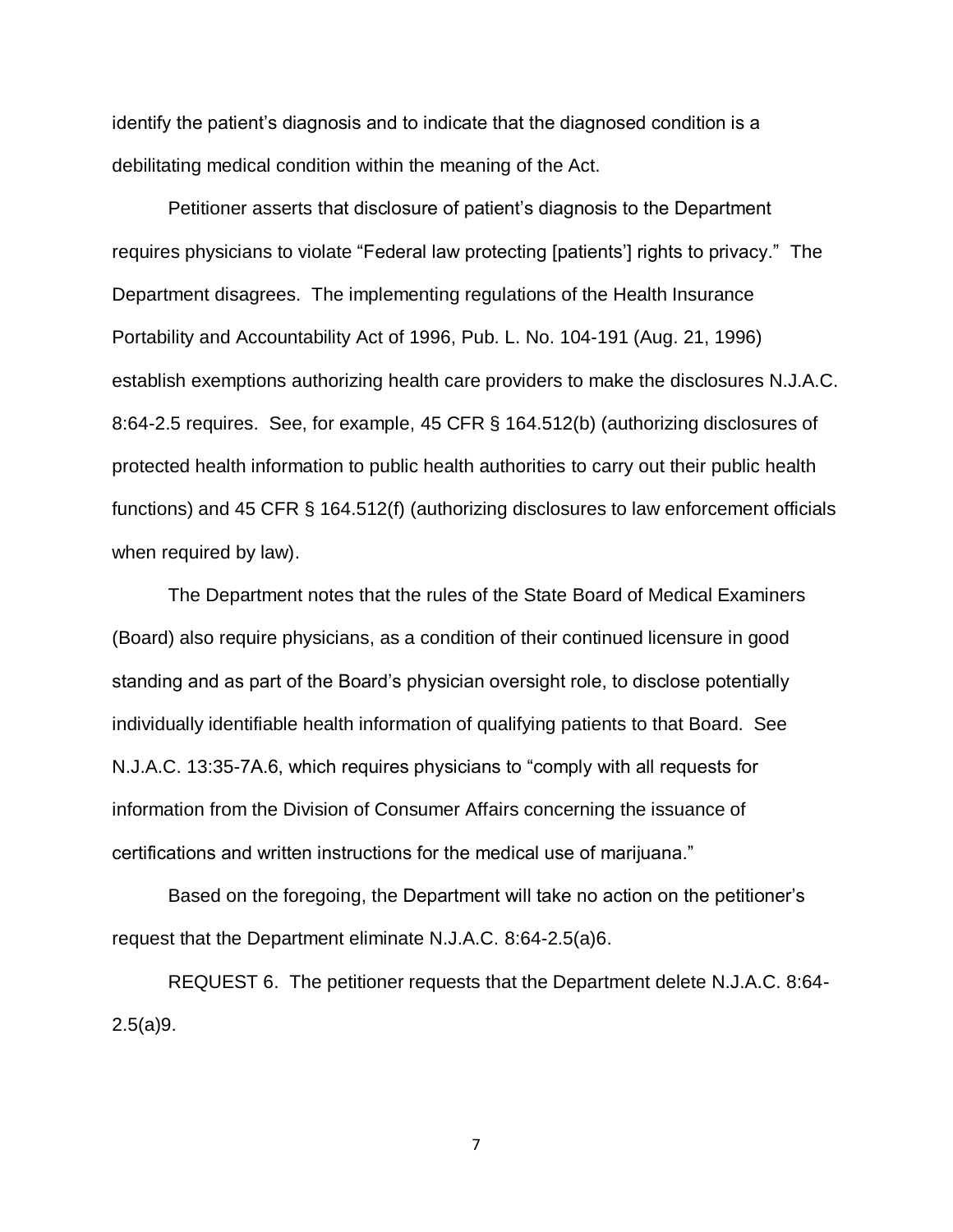RESPONSE: N.J.A.C. 8:64-2.5(a)9 requires physicians to explain "the potential risks and benefits of the medical use of marijuana" and to document the explanation in the patient's medical record. This requirement is consistent with N.J.A.C. 13:35- 7A.5(f)5, by which the State Board of Medical Examiners requires physicians recommending medicinal marijuana to "keep accurate and complete records that include: … Evidence of informed consent. In obtaining informed consent, the physician shall advise the patient about the lack of scientific consensus for the medical use of marijuana, its sedative properties and the risks for addiction."

N.J.A.C. 8:64-2.5(a)9 is also consistent with N.J.S.A. 24:6I-5, which requires physicians to explain to the parents of a minor child for whom a physician is recommending medicinal marijuana the potential risks and benefits thereof and to document this explanation in the minor patient's medical record.

Petitioner asserts that the statement to which N.J.A.C. 8:64-2.5(a)9i requires physicians to certify is inconsistent with the Legislative findings and declarations at N.J.S.A. 24:6I-2. The Department disagrees. As the required certification states, "a lack of scientific consensus concerning the use of medicinal marijuana" exists, particularly with respect to matters such as dosages, frequency of dosages, delivery routes and methods, the most suitable strains for the treatment of specific conditions, and which cannabinoid compounds affect which areas of the body. As this is an accurate statement, it is appropriate that physicians tell this to their patients, as part of physicians' general responsibility in recommending any treatment to enable patients to make informed decisions and give informed consent.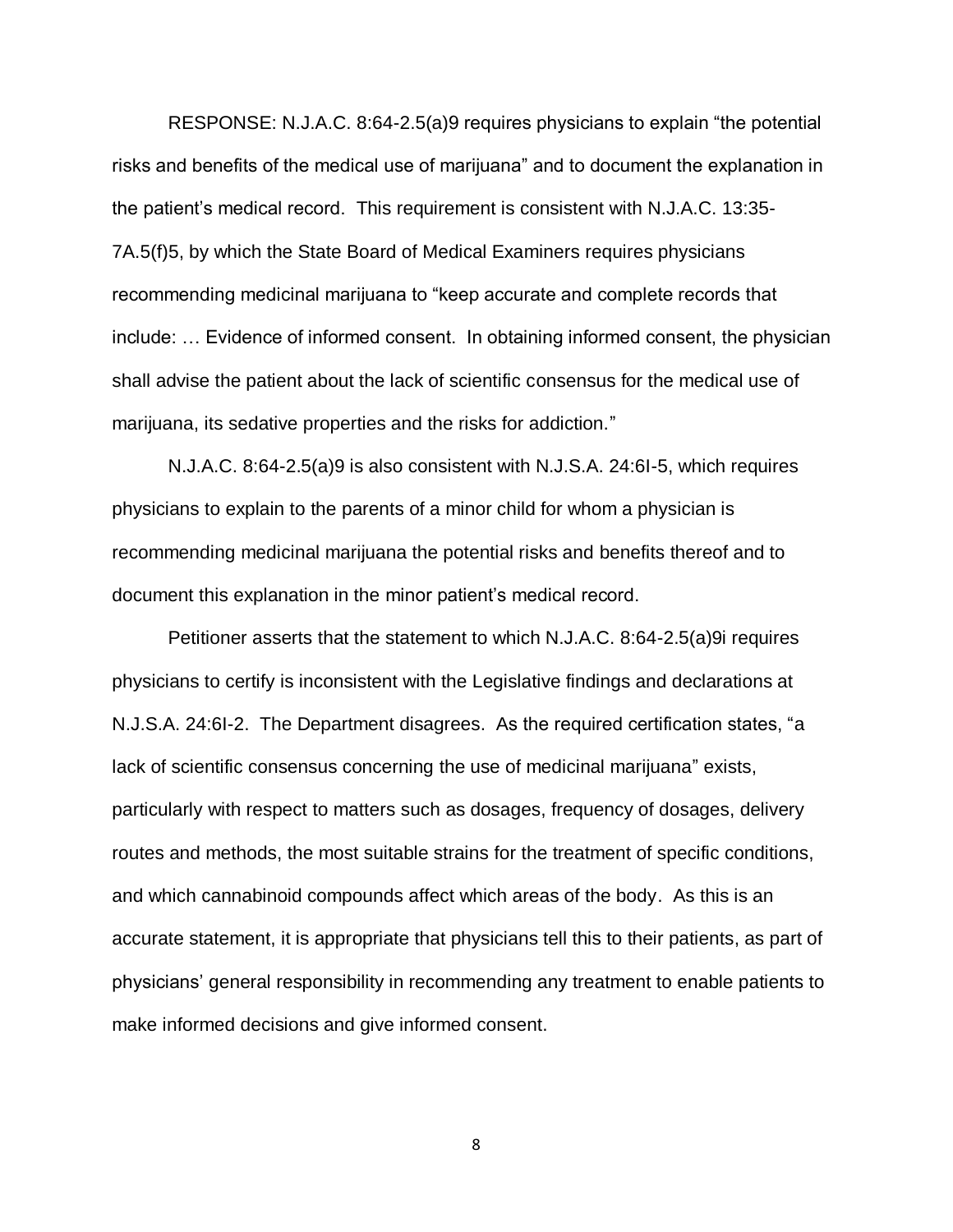Furthermore, it is important for the safety of patients, and the public generally, that physicians warn patients of marijuana's known sedative properties to make patients aware of potential dangers associated with operating machinery, or engaging in other activities that require alertness, following marijuana use. See, for example, Salomonsen-Sautel, Stacy et al., "Trends in fatal motor vehicle crashes before and after marijuana commercialization in Colorado," Drug and Alcohol Dependence, 2014 July 1;140:137-44, doi: 10.1016/j.drugalcdep.2014.04.008, Epub 2014 April 23, erratum in: Drug and Alcohol Dependence, 2014 September 1;142:360; available at [http://www.ncbi.nlm.nih.gov/pubmed/24831752,](http://www.ncbi.nlm.nih.gov/pubmed/24831752) in which researchers examined data from the National Highway Traffic Safety Administration's Fatality Analysis Reporting System for the period from 1994 to 2011, and observed an increase in the number of marijuana-positive drivers involved in fatal motor vehicle crashes in Colorado since the commercialization of medical marijuana in the middle of 2009. See also, "The prevalence of cannabis-involved driving in California," Drug and Alcohol Dependence, 2012 June 1; 123 (1-3):105-9. doi: 10.1016/j.drugalcdep.2011.10.023, Epub 2011 November 17; available at <http://www.ncbi.nlm.nih.gov/pubmed/22101027> (confirming findings that cannabis users do not perceive cannabis to impair driving ability and finding that drivers with medical cannabis permits were considerably more likely than were nonpermit holders to test positive for Delta-9-terahydrocannabinol (THC) (the active ingredient in cannabis), which has been shown to affect areas of the brain that control the body's movement, balance, coordination, sensations, and judgment rates, and the presence of which in blood has been associated with an increased risk for crash compared to drug-free controls).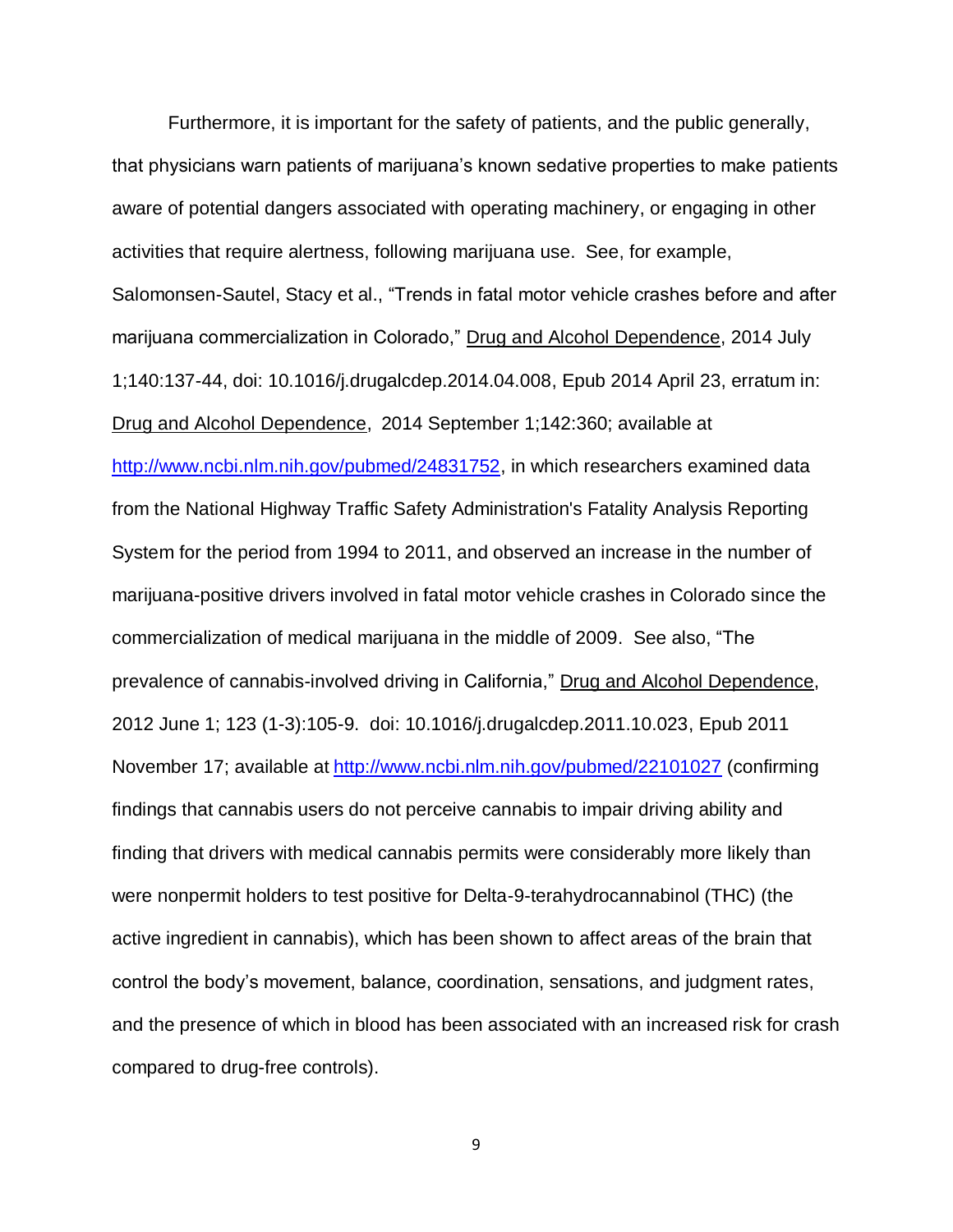In sum, it is important that patients are fully informed of the unknown and scientifically known potential side effects, just as with any other medication they may use or treatment they may undergo.

Based on the foregoing, the Department will take no action in response to petitioner's request that it delete N.J.A.C. 8:64-2.5(a)9 and particularly N.J.A.C. 8:64- 2.5(a)9i.

REQUEST 7. The petitioner requests that the Department add post-traumatic stress disorder (PTSD) to the list of debilitating medical conditions.

RESPONSE: The Department will take no action on the petitioner's request that the Department add PTSD to the definition of "debilitating medical conditions" at N.J.A.C. 8:64-1.2, because the request does not comply with N.J.A.C. 8:64-5.1. N.J.A.C. 8:64-5.1 establishes the procedure by which the Department will accept petitions to add conditions to the definition of debilitation medical conditions.

Based on the foregoing, the Department will take no action on the petitioner's request that the Department add PTSD to the definition of "debilitating medical conditions" at N.J.A.C. 8:64-1.2.

REQUEST 8. The petitioner requests that the Department eliminate "the requirement in N.J.A.C. 8:64-[2.5(b)] for parents to seek the approval of three licensed physicians in order to obtain medical marijuana for their child."

RESPONSE: The petitioner overstates the regulatory burden. N.J.A.C. 8:64- 2.5(b) requires written confirmation from a psychiatrist as to the therapeutic or palliative benefit of medicinal marijuana use to the child, in addition to a certification pursuant to N.J.A.C. 8:64-2.5(a) from a child's treating physician. Only if the treating physician is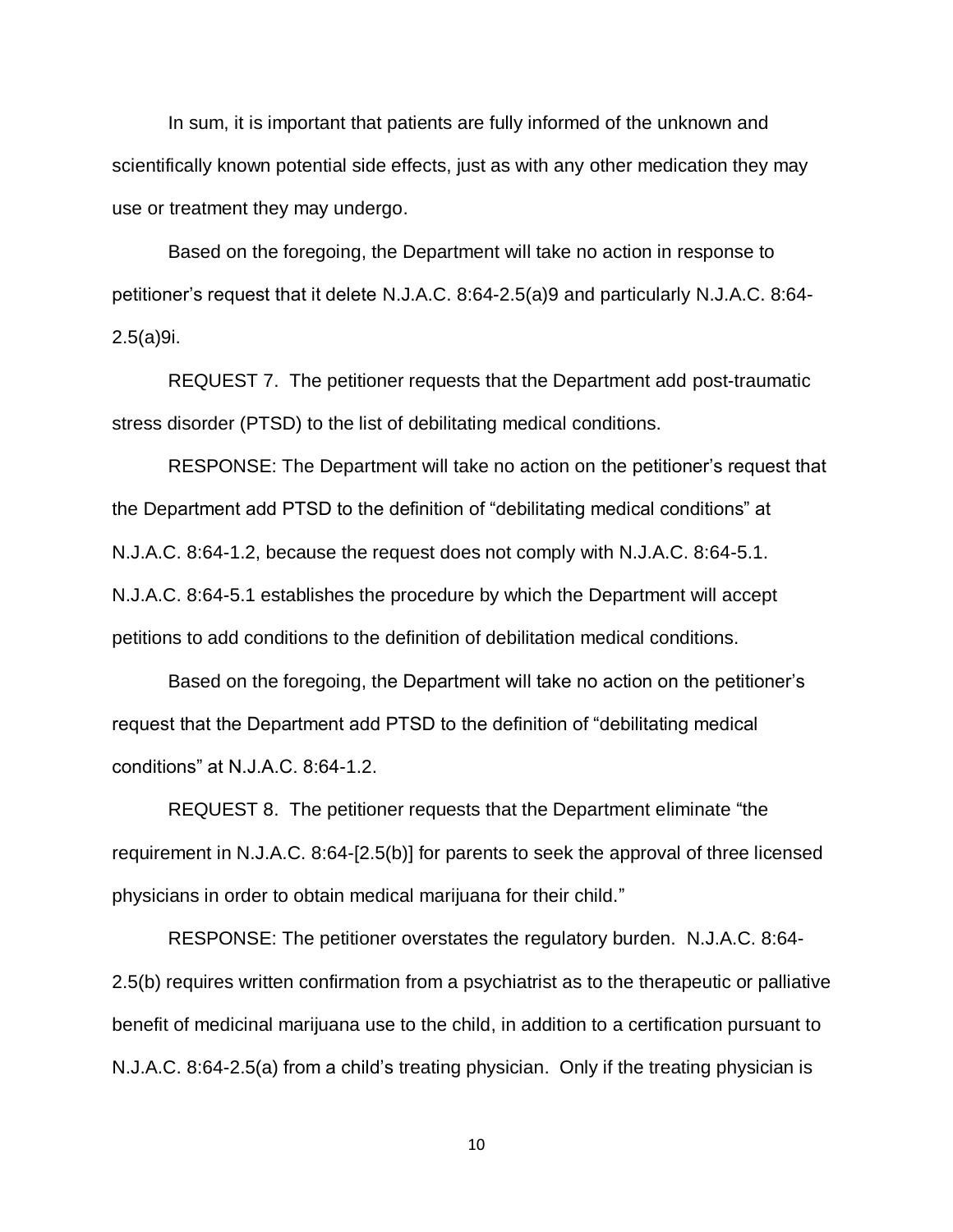not "trained in the care of pediatric patients" does N.J.A.C. 8:64-2.5(b) require written confirmation as to the therapeutic or palliative benefit of medicinal marijuana use to the child from an additional physician who is trained in the care of pediatric patients. The additional physician need not be a pediatric psychiatrist, as the commenter erroneously suggests.

Moreover, the available scientific research continues to indicate that marijuana use can have a particularly deleterious effect on minors' developing brains, and that the earlier use begins, the greater, and potentially more irreversible, the harm. See, for example, Volkow; Lisdahl, K. et al., "Dare to delay? The impacts of adolescent alcohol and marijuana use onset on cognition, brains structure and function," Frontiers in Psychiatry, 2013 July 1; 4:53. doi: 10.3389/fpsyt.2013.00053. eCollection 2013, available at<http://www.ncbi.nlm.nih.gov/pubmed/23847550> (finding that adolescents and emerging adults who use marijuana regularly "tend to show inferior cognitive skills compared to teens that abstain or use lightly" or compared to individuals who begin use in adulthood, and that heavy use among adolescents may disrupt brain function, especially psychomotor speed, executive functioning, emotional control and learning and memory, which persists even after periods of abstinence); and Meier, M., et al. (August 27, 2012) "Persistent cannabis users show neuropsychological decline from childhood to midlife," Proceedings of the National Academy of Sciences, U.S.A. 109, E2657-E266410.1073/pnas.1206820109, available at

<http://www.ncbi.nlm.nih.gov/pmc/articles/PMC3479587/> (finding an association between adolescent-onset cannabis use and decline in intelligence quotient).